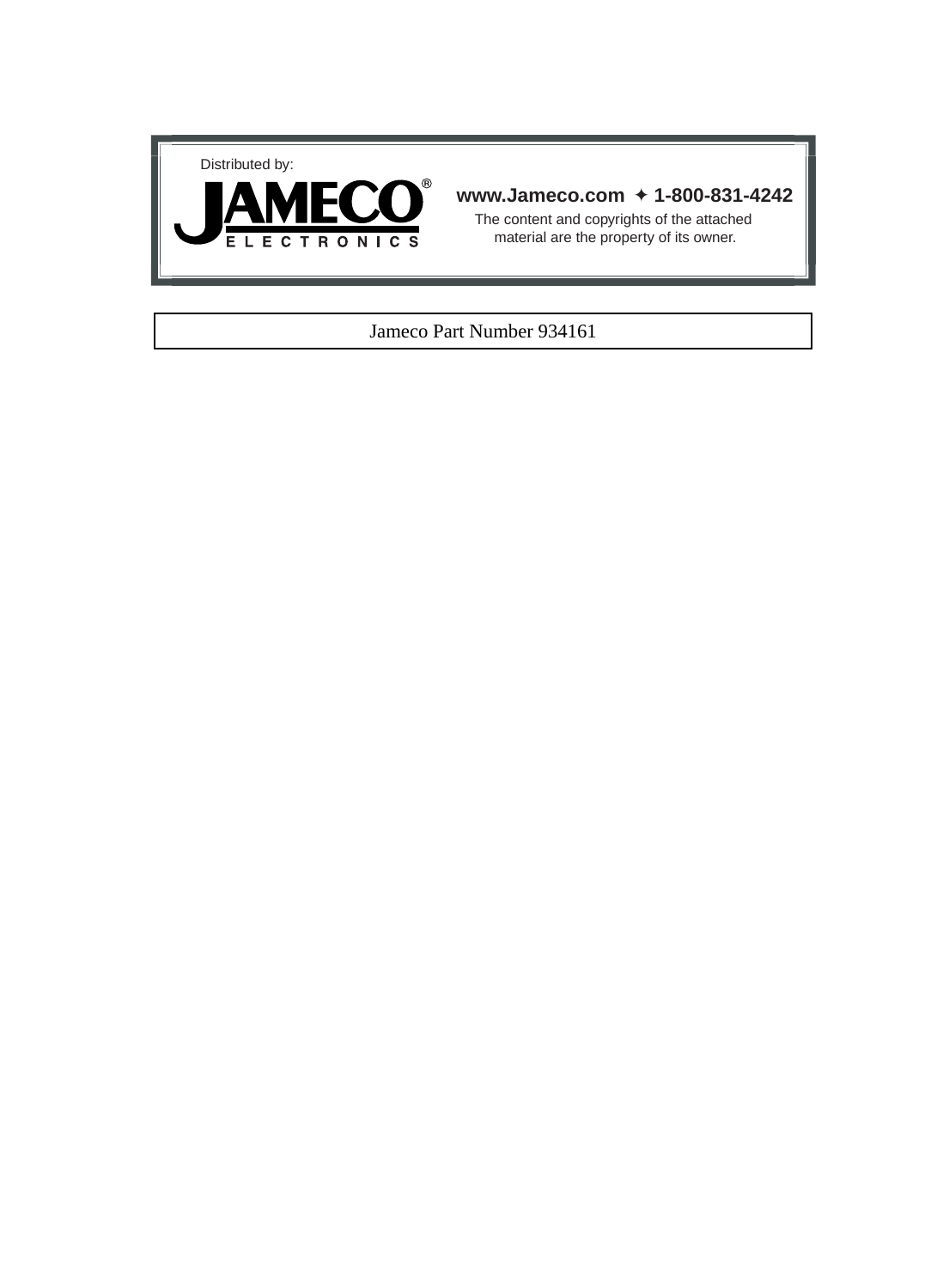# 5V-ECL Coaxial Cable Driver

The MC10EL89 is a differential fanout gate specifically designed to drive coaxial cables. The device is especially useful in Digital Video Broadcasting applications; for this application, since the system is polarity free, each output can be used as an independent driver. The driver boasts a gain of approximately 40 and produces output swings twice as large as a standard ECL output. When driving a coaxial cable, proper termination is required at both ends of the line to minimize signal loss. The 1.6 V output swings allow for termination at both ends of the cable, while maintaining the required 800 mV swing at the receiving end of the cable. Because of the larger output swings, the device cannot be terminated into the standard −2.0 V. All of the DC parameters are tested with a 50  $\Omega$  to -3.0 V load. The driver accepts a standard differential ECL input and can run off of the Digital Video Broadcast standard −5.0 V supply.

#### **Features**

- 375 ps Propagation Delay
- 1.6 V Output Swings
- PECL Mode Operating Range:  $V_{CC}$  = 4.2 V to 5.7 V with  $V_{EE}$  = 0 V
- NECL Mode Operating Range:  $V_{CC} = 0$  V with  $V_{EE} = -4.2$  V to  $-5.7$  V
- Internal Input Pulldown Resistors
- Pb−Free Packages are Available



**Figure 1. Logic Diagram and Pinout Assignment**



See detailed ordering and shipping information in the package dimensions section on page [5 of this data sheet.](#page-5-0)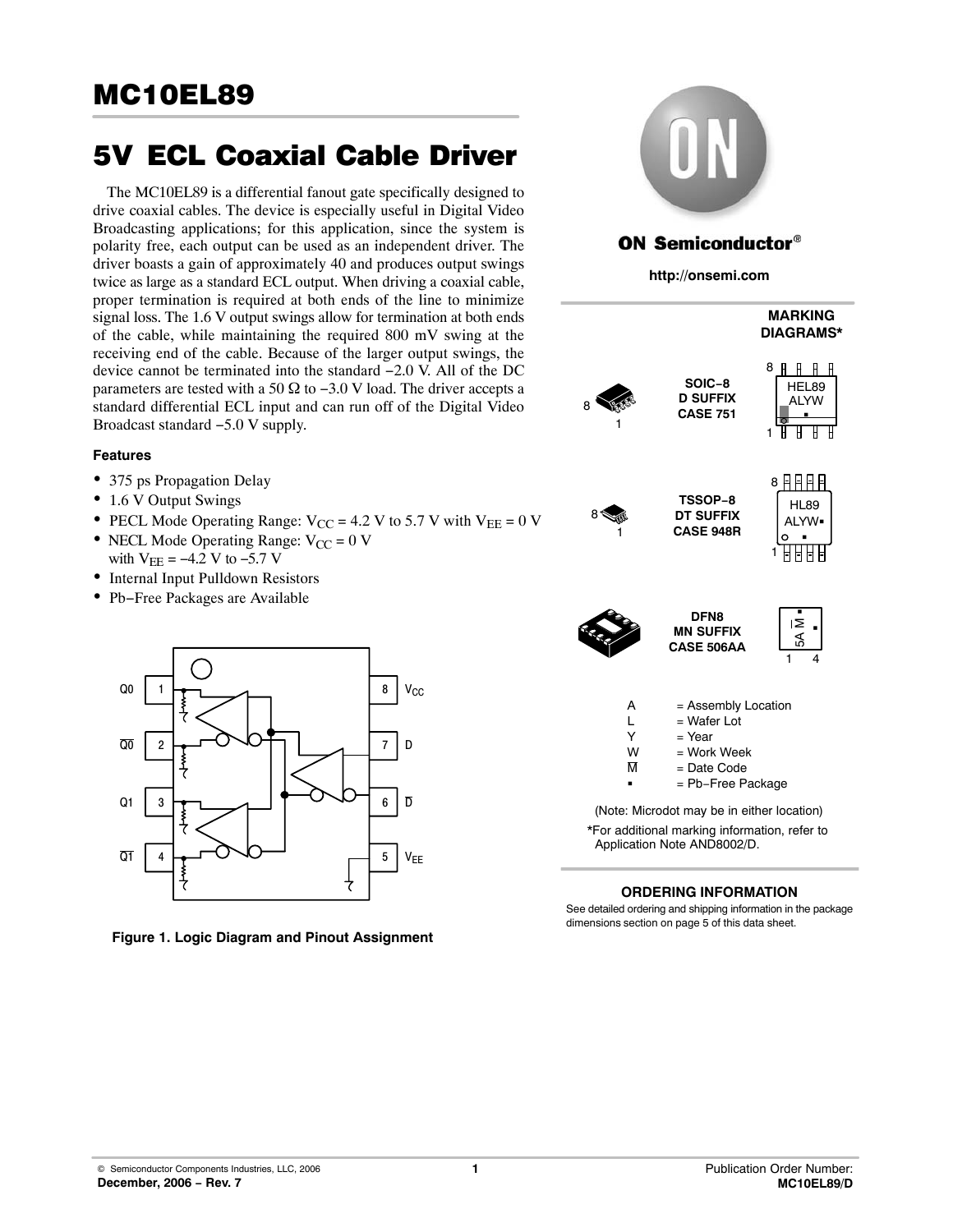### **Table 1. PIN DESCRIPTION**

| <b>PIN</b>                        | <b>Function</b>                                                                                                                            |  |  |  |  |  |
|-----------------------------------|--------------------------------------------------------------------------------------------------------------------------------------------|--|--|--|--|--|
| $D. \overline{D}$                 | <b>ECL Data Inputs</b>                                                                                                                     |  |  |  |  |  |
| $Q_0$ , $\overline{Q_0}$ ; Q1, Q1 | ECL Data Outputs $(1.6 V_{\text{nn}})$                                                                                                     |  |  |  |  |  |
| $V_{CC}$                          | Positive Supply                                                                                                                            |  |  |  |  |  |
| <b>VEE</b>                        | <b>Negative Supply</b>                                                                                                                     |  |  |  |  |  |
| EP                                | Exposed pad must be connected to a sufficient thermal conduit.<br>Electrically connect to the most negative supply or leave floating open. |  |  |  |  |  |

#### **Table 2. ATTRIBUTES**

| <b>Characteristics</b>                                        | Value                             |                      |  |  |  |  |
|---------------------------------------------------------------|-----------------------------------|----------------------|--|--|--|--|
| Internal Input Pulldown Resistor                              | 50 K $\Omega$                     |                      |  |  |  |  |
| Internal Input Pullup Resistor                                | N/A                               |                      |  |  |  |  |
| <b>ESD Protection</b>                                         | Human Body Model<br>Machine Model | $> 2$ kV<br>>100V    |  |  |  |  |
| Moisture Sensitivity, Indefinite Time Out of Drypack (Note 1) |                                   | Level 1              |  |  |  |  |
| <b>Flammability Rating</b>                                    | Oxygen Index: 28 to 34            | UL 94 V-0 @ 0.125 in |  |  |  |  |
| <b>Transistor Count</b>                                       | 31                                |                      |  |  |  |  |
| Meets or exceeds JEDEC Spec EIA/JESD78 IC Latchup Test        |                                   |                      |  |  |  |  |

1. For additional information, see Application Note AND8003/D.

#### **Table 3. MAXIMUM RATINGS**

| Symbol                      | <b>Parameter</b>                                          | <b>Condition 1</b>                           | <b>Condition 2</b>                     | Rating             | Unit                           |
|-----------------------------|-----------------------------------------------------------|----------------------------------------------|----------------------------------------|--------------------|--------------------------------|
| $V_{\rm CC}$                | <b>PECL Mode Power Supply</b>                             | $V_{FF} = 0 V$                               |                                        | 8                  | $\vee$                         |
| $V_{EE}$                    | <b>NECL Mode Power Supply</b>                             | $V_{\rm CC} = 0$ V                           |                                        | $-8$               | $\vee$                         |
| V <sub>1</sub>              | PECL Mode Input Voltage<br><b>NECL Mode Input Voltage</b> | $V_{EE} = 0 V$<br>$V_{\rm CC}$ = 0 V         | $V_1 \leq V_{CC}$<br>$V_I \geq V_{EE}$ | 6<br>$-6$          | $\vee$<br>$\vee$               |
| $I_{\text{out}}$            | Output Current                                            | Continuous<br>Surge                          |                                        | 50<br>100          | mA<br>mA                       |
| <b>TA</b>                   | <b>Operating Temperature Range</b>                        |                                              |                                        | $-40$ to $+85$     | $^{\circ}C$                    |
| $T_{\text{stg}}$            | Storage Temperature Range                                 |                                              |                                        | $-65$ to $+150$    | $^{\circ}$ C                   |
| $\theta$ JA                 | Thermal Resistance (Junction-to-Ambient)                  | 0 Ifpm<br>500 Ifpm                           | $SO-8$<br>$SO-8$                       | 190<br>130         | $\degree$ C/W<br>$\degree$ C/W |
| $\theta_{\text{JC}}$        | Thermal Resistance (Junction-to-Case)                     | <b>Standard Board</b>                        | $SO-8$                                 | 41 to 44           | $\degree$ C/W                  |
| $\theta$ JA                 | Thermal Resistance (Junction-to-Ambient)                  | 0 Ifpm<br>500 Ifpm                           | TSSOP-8<br>TSSOP-8                     | 185<br>140         | $\degree$ C/W<br>$\degree$ C/W |
| $\theta$ JC                 | Thermal Resistance (Junction-to-Case)                     | <b>Standard Board</b>                        | TSSOP-8                                | 41 to $44 \pm 5\%$ | $\degree$ C/W                  |
| $\theta_{JA}$               | Thermal Resistance (Junction-to-Ambient)                  | 0 Ifpm<br>500 Ifpm                           | DFN <sub>8</sub><br>DFN <sub>8</sub>   | 129<br>84          | $\degree$ C/W<br>$\degree$ C/W |
| $\mathsf{T}_{\mathsf{sol}}$ | <b>Wave Solder</b><br>Pb.<br>Pb-Free                      | <2 to 3 sec $@$ 248°C<br><2 to 3 sec @ 260°C |                                        | 265<br>265         | $^{\circ}C$                    |

Stresses exceeding Maximum Ratings may damage the device. Maximum Ratings are stress ratings only. Functional operation above the Recommended Operating Conditions is not implied. Extended exposure to stresses above the Recommended Operating Conditions may affect device reliability.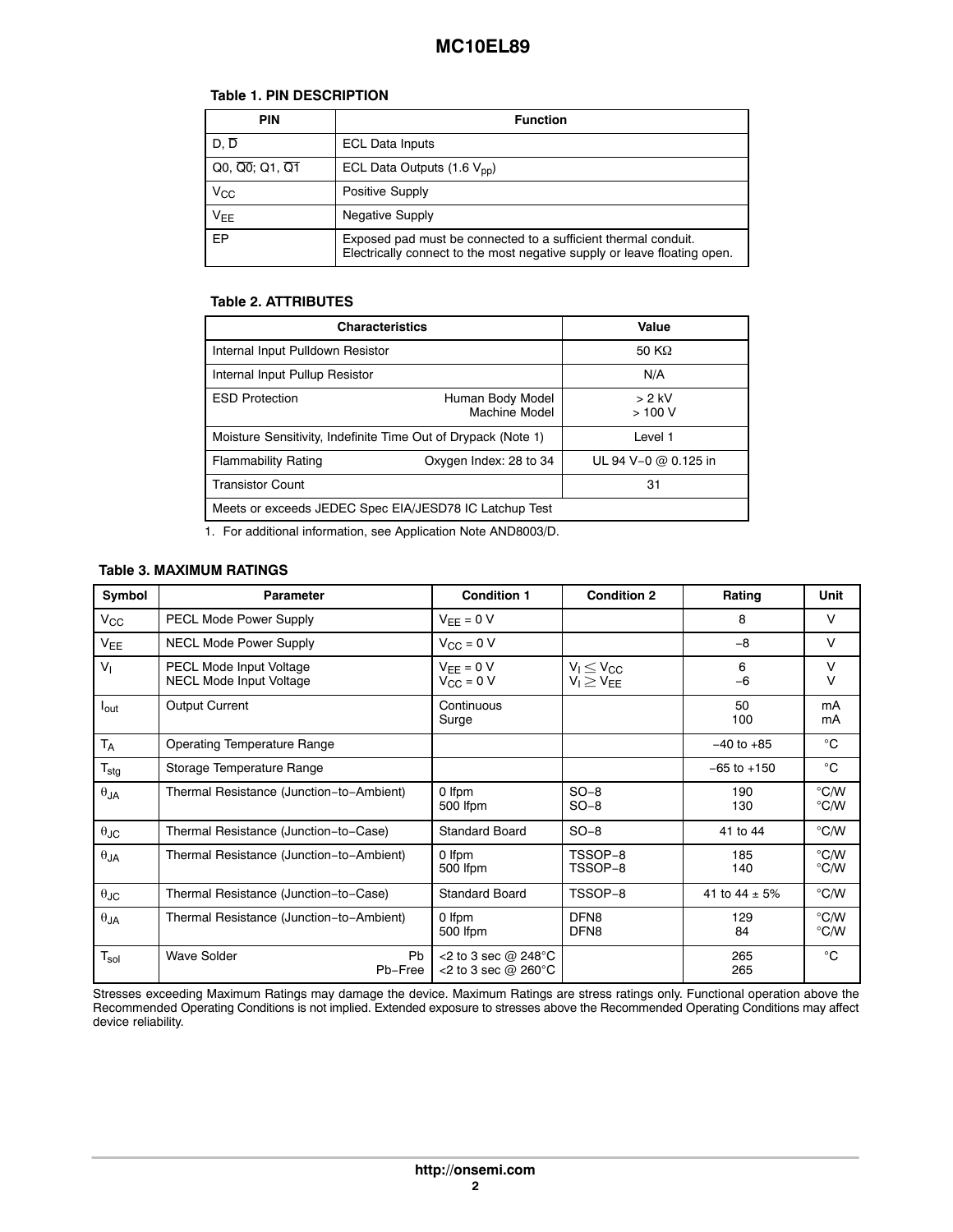|                 |                                                                                  |      | $-40^\circ C$ |            |            | $25^{\circ}$ C |            |      | $85^{\circ}$ C |            |        |
|-----------------|----------------------------------------------------------------------------------|------|---------------|------------|------------|----------------|------------|------|----------------|------------|--------|
| Symbol          | <b>Characteristic</b>                                                            | Min  | Typ           | <b>Max</b> | <b>Min</b> | Typ            | <b>Max</b> | Min  | Typ            | <b>Max</b> | Unit   |
| <b>IEE</b>      | Power Supply Current                                                             |      | 23            | 28         |            | 23             | 28         |      | 23             | 28         | mA     |
| VOH             | Output HIGH Voltage (Note 3)                                                     | 3.77 | 3.90          | 4.02       | 3.87       | 3.98           | 4.10       | 3.94 | 4.04           | 4.19       | v      |
| Vol             | Output LOW Voltage (Note 3)                                                      | 2.10 | 2.28          | 2.42       | 2.00       | 2.30           | 2.44       | 1.95 | 2.33           | 2.49       | v      |
| $V_{\text{IH}}$ | Input HIGH Voltage (Single-Ended)                                                | 3770 |               | 4110       | 3870       |                | 4190       | 3940 |                | 4280       | mV     |
| $V_{IL}$        | Input LOW Voltage (Single-Ended)                                                 | 3050 |               | 3500       | 3050       |                | 3520       | 3050 |                | 3555       | mV     |
| <b>VIHCMR</b>   | Input HIGH Voltage Common Mode<br>Range (Differential Configuration)<br>(Note 4) | 2.5  |               | 4.6        | 2.5        |                | 4.6        | 2.5  |                | 4.6        | $\vee$ |
| ŀщ              | Input HIGH Current                                                               |      | 70            | 150        |            | 50             | 150        |      | 40             | 150        | μA     |
| ŀμ              | Input LOW Current                                                                | 0.5  | 50            |            | 0.5        | 30             |            | 0.3  | 25             |            | μA     |

#### **Table 4. 10EL SERIES PECL DC CHARACTERISTICS**  $V_{CC} = 5.0 V$ ;  $V_{EE} = 0.0 V$  (Note 2)

NOTE: Device will meet the specifications after thermal equilibrium has been established when mounted in a test socket or printed circuit board with maintained transverse airflow greater than 500 lfpm. Electrical parameters are guaranteed only over the declared operating temperature range. Functional operation of the device exceeding these conditions is not implied. Device specification limit values are applied individually under normal operating conditions and not valid simultaneously.

2. Input and output parameters vary 1:1 with V<sub>CC</sub>. V<sub>EE</sub> can vary +0.25 V / -0.5 V.

3. Outputs are terminated through a 50  $\Omega$  resistor to V<sub>CC</sub> – 3.0 V.

4.  $V_{HCMR}$  min varies 1:1 with  $V_{EE}$ .  $V_{HCMR}$  max varies 1:1 with  $V_{CC}$ . The  $V_{HCMR}$  range is referenced to the most positive side of the differential input signal. Normal operation is obtained if the HIGH level falls within the specified range and the peak-to-peak voltage lies between Vppmin and 1 V.

|                 |                                                                                  |             | $-40^\circ C$ |             |             | 25°C    |             |             | $85^{\circ}$ C |             |        |
|-----------------|----------------------------------------------------------------------------------|-------------|---------------|-------------|-------------|---------|-------------|-------------|----------------|-------------|--------|
| Symbol          | <b>Characteristic</b>                                                            | <b>Min</b>  | <b>Typ</b>    | Max         | Min         | Typ     | Max         | <b>Min</b>  | Typ            | Max         | Unit   |
| <sup>I</sup> EE | Power Supply Current                                                             |             | 23            | 28          |             | 23      | 28          |             | 23             | 28          | mA     |
| $V_{OH}$        | Output HIGH Voltage (Note 6)                                                     | $-1.23$     | $-1.10$       | $-0.98$     | $-1.13$     | $-1.02$ | $-0.90$     | $-1.06$     | $-0.96$        | $-0.81$     | $\vee$ |
| $V_{OL}$        | Output LOW Voltage (Note 6)                                                      | $-2.90$     | $-2.72$       | $-2.58$     | $-3.00$     | $-2.70$ | $-2.56$     | $-3.05$     | $-2.67$        | $-2.51$     | $\vee$ |
| V <sub>IH</sub> | Input HIGH Voltage (Single-Ended)                                                | $-123$<br>0 |               | $-890$      | $-1130$     |         | $-810$      | $-106$<br>0 |                | $-720$      | mV     |
| $V_{IL}$        | Input LOW Voltage (Single-Ended)                                                 | $-195$<br>0 |               | $-150$<br>0 | $-195$<br>0 |         | $-148$<br>0 | $-195$<br>0 |                | $-144$<br>5 | mV     |
| <b>VIHCMR</b>   | Input HIGH Voltage Common Mode<br>Range (Differential Configuration)<br>(Note 7) | $-2.5$      |               | $-0.4$      | $-2.5$      |         | $-0.4$      | $-2.5$      |                | $-0.4$      | $\vee$ |
| ЧH              | Input HIGH Current                                                               |             | 70            | 150         |             | 50      | 150         |             | 20             | 150         | μA     |
| ЧL.             | Input LOW Current                                                                | 0.5         | 50            |             | 0.5         | 30      |             | 0.3         | 25             |             | uA     |

#### **Table 5. 10EL SERIES NECL DC CHARACTERISTICS** V<sub>CC</sub> = 0.0 V; V<sub>EE</sub> = −5.0 V (Note 5)

NOTE: Device will meet the specifications after thermal equilibrium has been established when mounted in a test socket or printed circuit board with maintained transverse airflow greater than 500 lfpm. Electrical parameters are guaranteed only over the declared operating temperature range. Functional operation of the device exceeding these conditions is not implied. Device specification limit values are applied individually under normal operating conditions and not valid simultaneously.

5. Input and output parameters vary 1:1 with V<sub>CC</sub>. V<sub>EE</sub> can vary +0.25 V / -0.5 V.

6. Outputs are terminated through a 50  $\Omega$  resistor to V<sub>CC</sub> – 3.0 V.

7.  $V_{HCMR}$  min varies 1:1 with  $V_{EE}$ .  $V_{HCMR}$  max varies 1:1 with  $V_{CC}$ . The  $V_{HCMR}$  range is referenced to the most positive side of the differential input signal. Normal operation is obtained if the HIGH level falls within the specified range and the peak-to-peak voltage lies between V<sub>PP</sub>min and 1 V.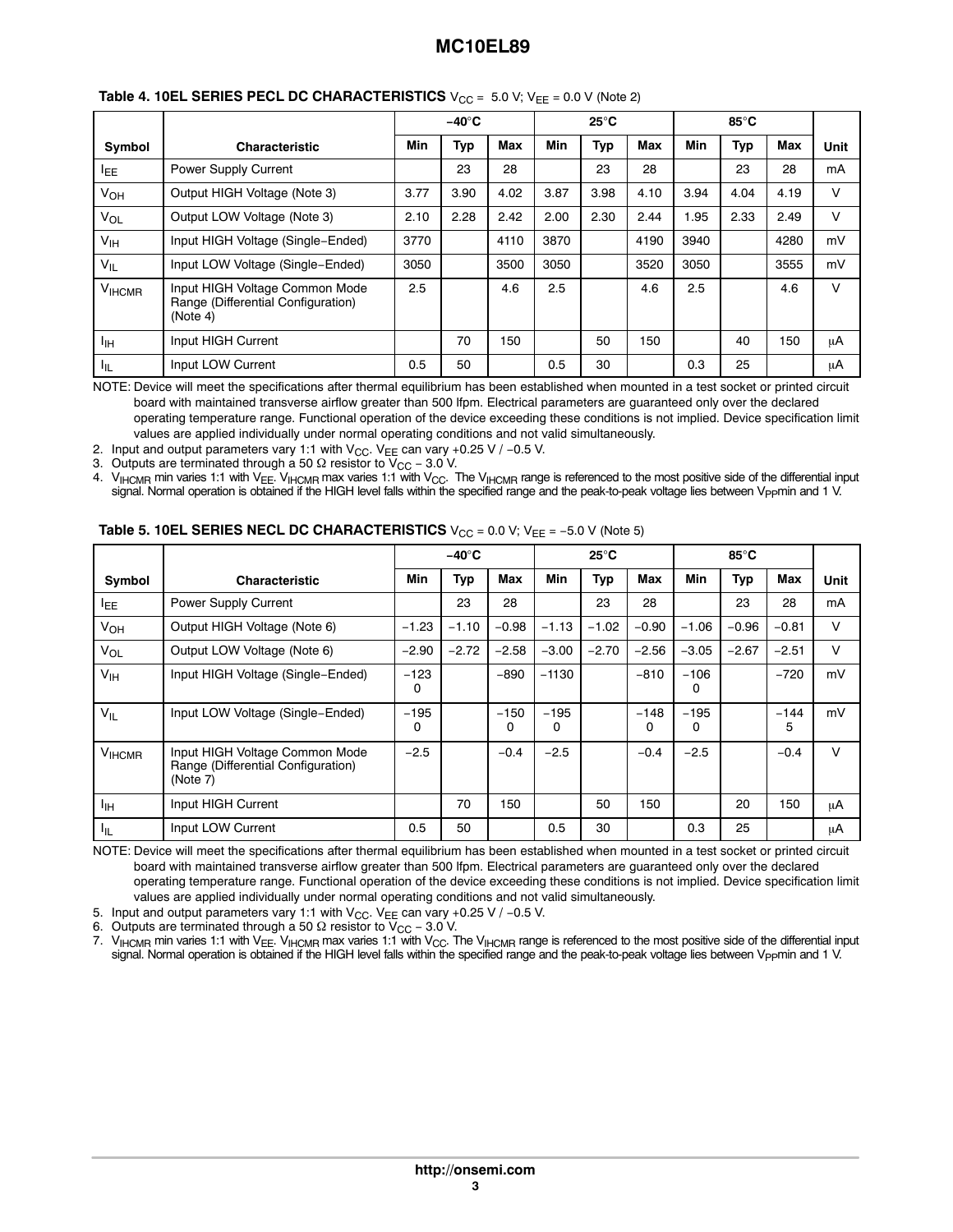|                                      |                                             |     | $-40^\circ C$ |            |            | $25^{\circ}$ C |            |     | $85^{\circ}$ C |            |      |
|--------------------------------------|---------------------------------------------|-----|---------------|------------|------------|----------------|------------|-----|----------------|------------|------|
| Symbol                               | <b>Characteristic</b>                       | Min | <b>Typ</b>    | <b>Max</b> | <b>Min</b> | <b>Typ</b>     | <b>Max</b> | Min | Typ            | <b>Max</b> | Unit |
| <sup>I</sup> max                     | Maximum Toggle Frequency                    |     |               |            |            | 1.5            |            |     |                |            | Gb/s |
| t <sub>PLH</sub><br><sup>t</sup> PHL | Propagation Delay to<br>Output              | 200 | 340           | 480        | 260        | 350            | 440        | 310 | 400            | 490        | ps   |
| t <sub>SKEW</sub>                    | <b>Within-Device Skew</b>                   |     | 5             | 20         |            | 5              | 20         |     | 5              | 20         | ps   |
| <b>LUTTER</b>                        | Random Clock Jitter (RMS)                   |     | 5             |            |            | 5              |            |     | 5              |            | ps   |
| V <sub>PP</sub>                      | Input Swing (Note 9)                        | 150 |               |            | 150        | 400            |            | 150 |                |            | mV   |
| ւ<br>t <sub>f</sub>                  | Output Rise/Fall Times Q<br>$(20\% - 80\%)$ | 205 | 330           | 455        | 205        | 330            | 455        | 205 | 330            | 455        | ps   |

**Table 6. AC CHARACTERISTICS**  $V_{CC} = 5.0 V$ ;  $V_{EE} = 0.0 V$  or  $V_{CC} = 0.0 V$ ;  $V_{EE} = -5.0 V$  (Note 8)

NOTE: Device will meet the specifications after thermal equilibrium has been established when mounted in a test socket or printed circuit board with maintained transverse airflow greater than 500 lfpm. Electrical parameters are guaranteed only over the declared operating temperature range. Functional operation of the device exceeding these conditions is not implied. Device specification limit values are applied individually under normal operating conditions and not valid simultaneously.

8. V<sub>EE</sub> can vary +0.25 V / -0.5 V.

9. V<sub>PP(min)</sub> is the minimum input swing for which AC parameters are guaranteed. The device has a DC gain of ≈ 40.



DC BLOCKING CAPACITORS

#### **Figure 2. EL89 CATV Termination Configuration**



**Figure 3. Typical Termination for Output Driver and Device Evaluation (See Application Note AND8020/D − Termination of ECL Logic Devices.)**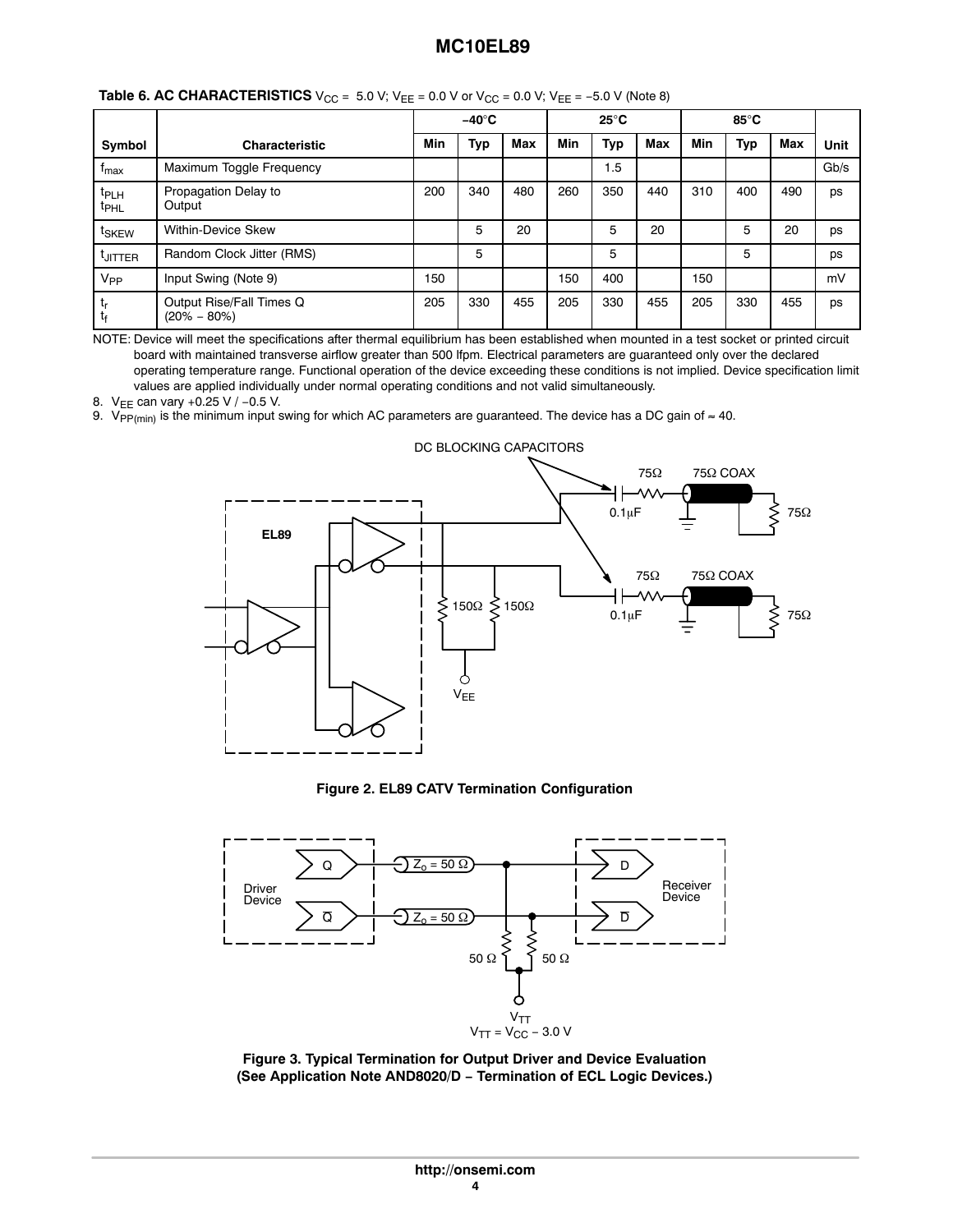## <span id="page-5-0"></span>**ORDERING INFORMATION**

| <b>Device</b> | Package              | Shipping <sup><math>\dagger</math></sup> |
|---------------|----------------------|------------------------------------------|
| MC10EL89D     | SOIC-8               | 98 Units / Rail                          |
| MC10EL89DG    | SOIC-8<br>(Pb-Free)  | 98 Units / Rail                          |
| MC10EL89DR2   | SOIC-8               | 2500 / Tape & Reel                       |
| MC10EL89DR2G  | SOIC-8<br>(Pb-Free)  | 2500 / Tape & Reel                       |
| MC10EL89DT    | TSSOP-8              | 100 Units / Rail                         |
| MC10EL89DTG   | TSSOP-8<br>(Pb-Free) | 100 Units / Rail                         |
| MC10EL89DTR2  | TSSOP-8              | 2500 / Tape & Reel                       |
| MC10EL89DTR2G | TSSOP-8<br>(Pb-Free) | 2500 / Tape & Reel                       |
| MC10EL89MNR4  | DFN <sub>8</sub>     | 1000 / Tape & Reel                       |
| MC10EL89MNR4G | DFN8<br>(Pb-Free)    | 1000 / Tape & Reel                       |

†For information on tape and reel specifications, including part orientation and tape sizes, please refer to our Tape and Reel Packaging Specifications Brochure, BRD8011/D.

## **Resource Reference of Application Notes**

| <b>AN1405/D</b>  | - ECL Clock Distribution Techniques                  |
|------------------|------------------------------------------------------|
| AN1406/D         | - Designing with PECL (ECL at $+5.0$ V)              |
| <b>AN1503/D</b>  | - ECLinPS <sup>™</sup> I/O SPiCE Modeling Kit        |
| <b>AN1504/D</b>  | - Metastability and the ECLinPS Family               |
| AN1568/D         | - Interfacing Between LVDS and ECL                   |
| AN1672/D         | - The ECL Translator Guide                           |
| <b>AND8001/D</b> | - Odd Number Counters Design                         |
| <b>AND8002/D</b> | - Marking and Date Codes                             |
| <b>AND8020/D</b> | - Termination of ECL Logic Devices                   |
| <b>AND8066/D</b> | - Interfacing with ECLinPS                           |
|                  | <b>AND8090/D</b> – AC Characteristics of ECL Devices |
|                  |                                                      |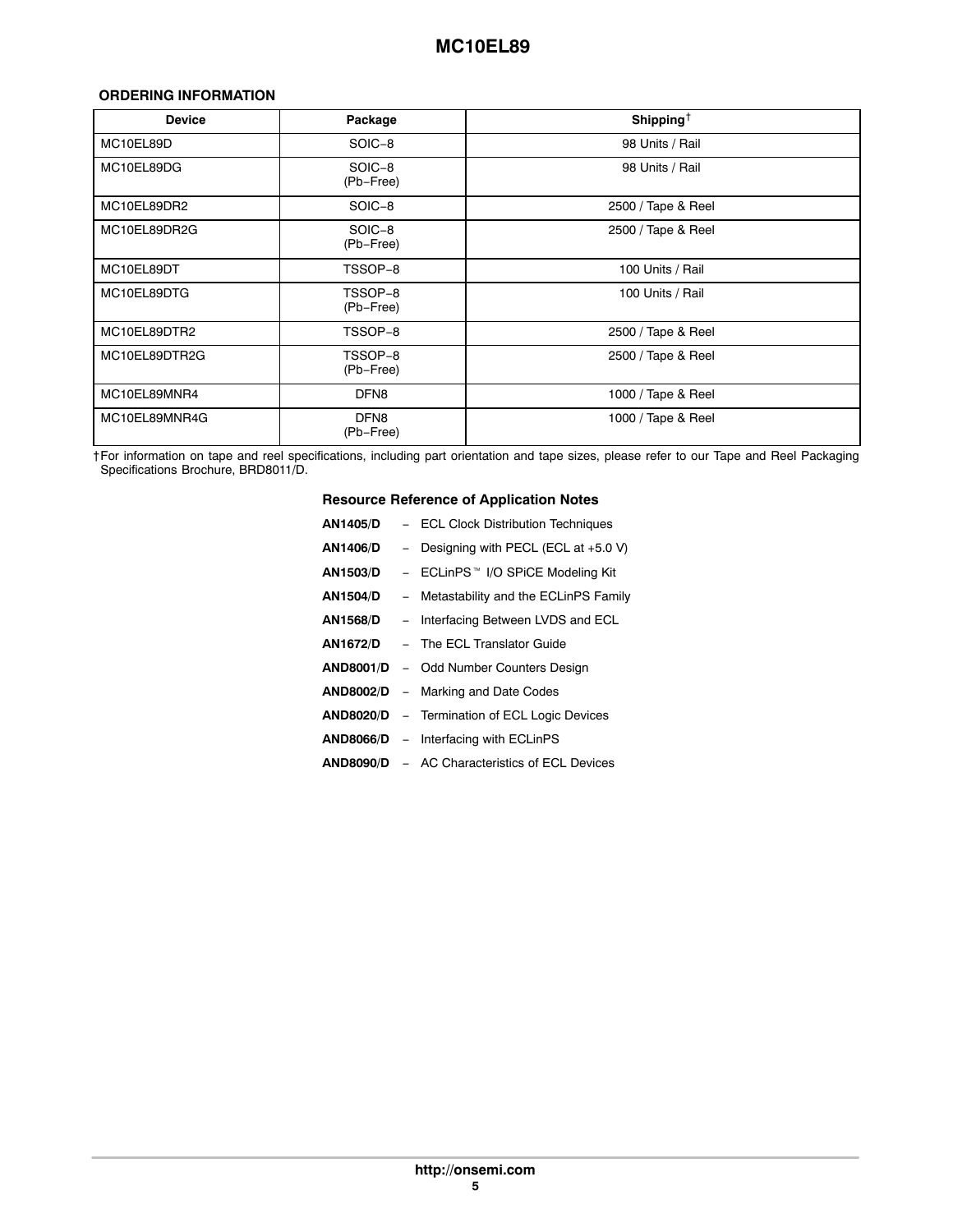#### **PACKAGE DIMENSIONS**

**SOIC−8 NB** CASE 751−07

ISSUE AH



**SOLDERING FOOTPRINT\***



\*For additional information on our Pb−Free strategy and soldering details, please download the ON Semiconductor Soldering and Mounting Techniques Reference Manual, SOLDERRM/D.

- 1. DIMENSIONING AND TOLERANCING PER ANSI Y14.5M, 1982.
- 
- 2. CONTROLLING DIMENSION: MILLIMETER. 3. DIMENSION A AND B DO NOT INCLUDE MOLD PROTRUSION. 4. MAXIMUM MOLD PROTRUSION 0.15 (0.006)
- PER SIDE.
- 5. DIMENSION D DOES NOT INCLUDE DAMBAR PROTRUSION. ALLOWABLE DAMBAR PROTRUSION SHALL BE 0.127 (0.005) TOTAL IN EXCESS OF THE D DIMENSION AT
- MAXIMUM MATERIAL CONDITION. 6. 751−01 THRU 751−06 ARE OBSOLETE. NEW STANDARD IS 751−07.

|            |            | <b>MILLIMETERS</b> |              | <b>INCHES</b> |  |
|------------|------------|--------------------|--------------|---------------|--|
| <b>DIM</b> | <b>MIN</b> | <b>MAX</b>         | <b>MIN</b>   | <b>MAX</b>    |  |
| А          | 4.80       | 5.00               | 0.189        | 0.197         |  |
| в          | 3.80       | 4.00               | 0.150        | 0.157         |  |
| С          | 1.35       | 1.75               | 0.053        | 0.069         |  |
| D          | 0.33       | 0.51               | 0.013        | 0.020         |  |
| G          |            | 1.27 BSC           | 0.050 BSC    |               |  |
| н          | 0.10       | 0.25               | 0.004        | 0.010         |  |
| J          | 0.19       | 0.25               | 0.007        | 0.010         |  |
| κ          | 0.40       | 1.27               | 0.016        | 0.050         |  |
| M          | ٥<br>n     | $\circ$<br>R       | $\circ$<br>n | ٥<br>8        |  |
| N          | 0.25       | 0.50               | 0.010        | 0.020         |  |
| s          | 5.80       | 6.20               | 0.228        | 0.244         |  |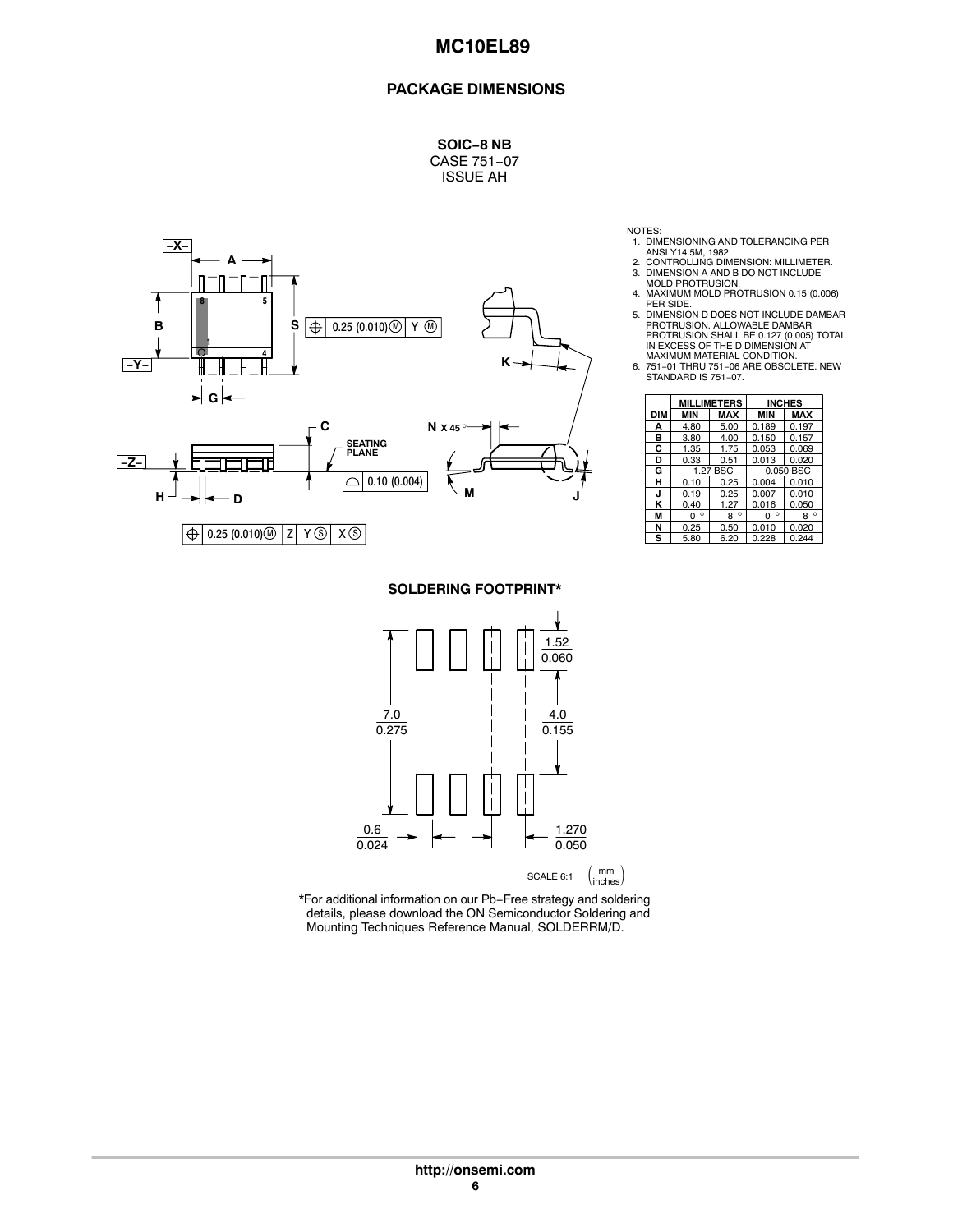## **PACKAGE DIMENSIONS**

**TSSOP−8 DT SUFFIX** PLASTIC TSSOP PACKAGE CASE 948R−02 ISSUE A



- NOTES: 1. DIMENSIONING AND TOLERANCING PER ANSI Y14.5M, 1982. 2. CONTROLLING DIMENSION: MILLIMETER.
- 3. DIMENSION A DOES NOT INCLUDE MOLD FLASH. PROTRUSIONS OR GATE BURRS. MOLD FLASH OR GATE BURRS SHALL NOT EXCEED 0.15
- (0.006) PER SIDE.<br>4. DIMENSION B DOES NOT INCLUDE INTERLEAD<br>FLASH OR PROTRUSION. INTERLEAD FLASH OR<br>PROTRUSION SHALL NOT EXCEED 0.25 (0.010)<br>BER SIDE.<br>5. TERMINAL NUMBERS ARE SHOWN FOR
- 
- REFERENCE ONLY. 6. DIMENSION A AND B ARE TO BE DETERMINED AT DATUM PLANE −W−.

|     |          | <b>MILLIMETERS</b> |            | <b>INCHES</b> |
|-----|----------|--------------------|------------|---------------|
| DIM | MIN      | <b>MAX</b>         | <b>MIN</b> | MAX           |
| A   | 2.90     | 3.10               | 0.114      | 0.122         |
| в   | 2.90     | 3.10               | 0.114      | 0.122         |
| C   | 0.80     | 1.10               | 0.031      | 0.043         |
| D   | 0.05     | 0.15               | 0.002      | 0.006         |
| F   | 0.40     | 0.70               | 0.016      | 0.028         |
| G   | 0.65 BSC |                    |            | 0.026 BSC     |
| Κ   | 0.25     | 0.40               | 0.010      | 0.016         |
| L   |          | 4.90 BSC           |            | 0.193 BSC     |
| M   | n        | $\circ$<br>հ       |            | $6^{\circ}$   |